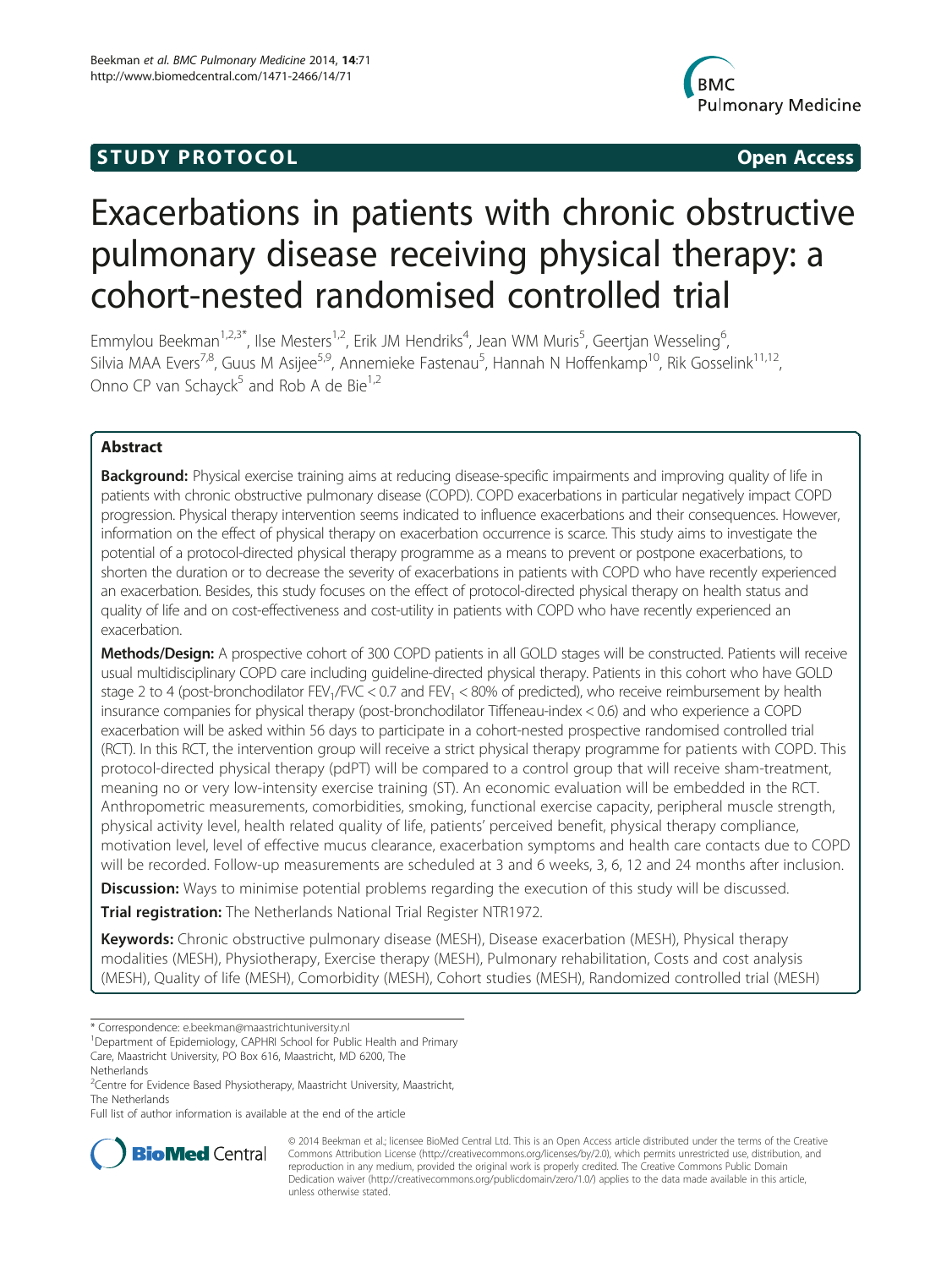#### Background

Chronic obstructive pulmonary disease (COPD) is currently defined as "a common preventable and treatable disease, characterised by persistent airflow limitation that is usually progressive and associated with an enhanced chronic inflammatory response in the airways and the lung to noxious particles or gasses. Exacerbations and comorbidities contribute to the overall severity in individual patients" [\[1\]](#page-11-0). The World Health Organisation (WHO) lists COPD as the tenth most prevalent disease worldwide and the fourth most common cause of death in the world, responsible for 5% of overall mortality [[2\]](#page-11-0). Due to the ageing population, expanding smoking behaviour, earlier diagnosis of COPD and reduced mortality from other common causes of death, the total number of people with COPD will increase in the near future. This will rank COPD fifth worldwide in burden of disease by 2020 [\[1](#page-11-0)].

Common clinical pulmonary manifestations that can be seen in COPD patients are dyspnoea with chronic cough, sputum production and recurrent respiratory infections. Additionally, with disease progression significant extrapulmonary systemic effects can be observed in patients, especially in patients with moderate to severe airway obstruction: skeletal muscle dysfunction and weakness, nutritional abnormalities and weight loss [[1,3](#page-11-0)]. Nowadays, systemic effects of COPD are acknowledged as an important characteristic of the disease, which contribute significantly to decreased exercise capacity, decreased health status, reduced health related quality of life (HRQL), more utilisation of health care resources and increased mortality [\[3](#page-11-0)-[5](#page-11-0)].

#### The impact of COPD exacerbations

The definition of COPD by the Global Initiative for Chronic Obstructive Lung Disease (GOLD) explicitly mentions COPD exacerbations as an enormous burden for patients [[1\]](#page-11-0) and health care systems [\[6](#page-11-0)]. Exacerbations are defined as "an event in the natural course of the disease characterised by an increase in dyspnoea, cough and/or sputum beyond normal day-to-day variations. The onset is seemingly acute and may require a change in regular medication or hospitalisation" [\[1,7](#page-11-0)]. They are mostly precipitated by an infectious systemic inflammation of the upper respiratory tract and the tracheobronchial tree [\[1](#page-11-0)].

Since exacerbations are a significant cause of morbidity (e.g. acute muscle deconditioning and muscle weakness), hospital admissions, impaired health status, impaired quality of life and even death in patients [[8-10\]](#page-11-0), prevention is indicated. A relatively small percentage of patients (10%) experiencing frequent exacerbations account for over 70% of all medical costs due to COPD [\[6\]](#page-11-0). A study of Pitta et al. (2006) showed that COPD patients tend to be

severely inactive during and after an exacerbation; which is worrying since there seems to be a strong association between physical inactivity in patients who recently exacerbated and an elevated risk of (re)hospitalisation due to a COPD exacerbation [\[11,12\]](#page-11-0). It appears that patients with recurrent exacerbations show a more rapid decline in their physical activity level than stable patients and their functional capacity gradually decreases faster over time [[11](#page-11-0)]. Besides, their more pronounced skeletal muscle weakness and decreased six-minute walk distance (6MWD, a measure of functional exercise capacity), are risk factors for future exacerbations and higher mortality [[9,](#page-11-0)[13](#page-12-0)]. Consequently, unstable patients, who frequently experience exacerbations, enter a downward spiral of inactivity and exacerbations. Hence, adequate management of exacerbation (prevention) in patients is considered worldwide as one of the main goals in controlling COPD [[1](#page-11-0)].

Although medical treatment modalities for COPD have improved, there is still no pharmacological therapy available that reduces the progression of the disease [\[4](#page-11-0)]. Though, patients with COPD, irrespective of disease stage, have shown to benefit from exercise programmes [[12\]](#page-11-0) resulting in improved exercise performance and health status [[4](#page-11-0),[5,](#page-11-0)[14-17\]](#page-12-0).

#### Physical exercise training in COPD

Evidence, to support the biological plausibility of the positive effects of physical exercise training on COPD, points towards longer high-intensity exercise training programmes. High-intensity exercise training has shown to increase exercise tolerance [[18,19\]](#page-12-0). Firstly, exercise training improves muscle oxidative capacity and oxygen recovery kinetics in patients with COPD [[20\]](#page-12-0). Secondly, patients with COPD who experience lactic acidosis during exercise can attain physiologic training responses from a physical exercise training programme [\[21,22](#page-12-0)]. Exercise performance can be improved by reducing the ventilatory requirement for a certain activity level. As the bioenergetics of skeletal muscle improve, blood lactate levels are reduced at a given level of exercise; thereby decreasing the amount of non-metabolic carbon dioxide  $(CO_2)$  that is produced by the bicarbonate buffering system [\[12,](#page-11-0)[21\]](#page-12-0). Since lactic acid stimulates ventilation, decreasing lactate production during exercise can be very helpful for patients with COPD. Physical exercise training, in addition to optimal bronchodilatation, can reduce breathing frequency during exercise and consequently lower the degree of dynamic lung hyperinflation that many patients with severe COPD develop [\[22,23](#page-12-0)]. In turn, decreased hyperinflation may mediate improvement in exercise endurance by delaying the attainment of a critically high inspiratory lung volume [\[22,23](#page-12-0)]. Moreover, high-intensity exercise training, engendering high levels of blood lactate, are more effective than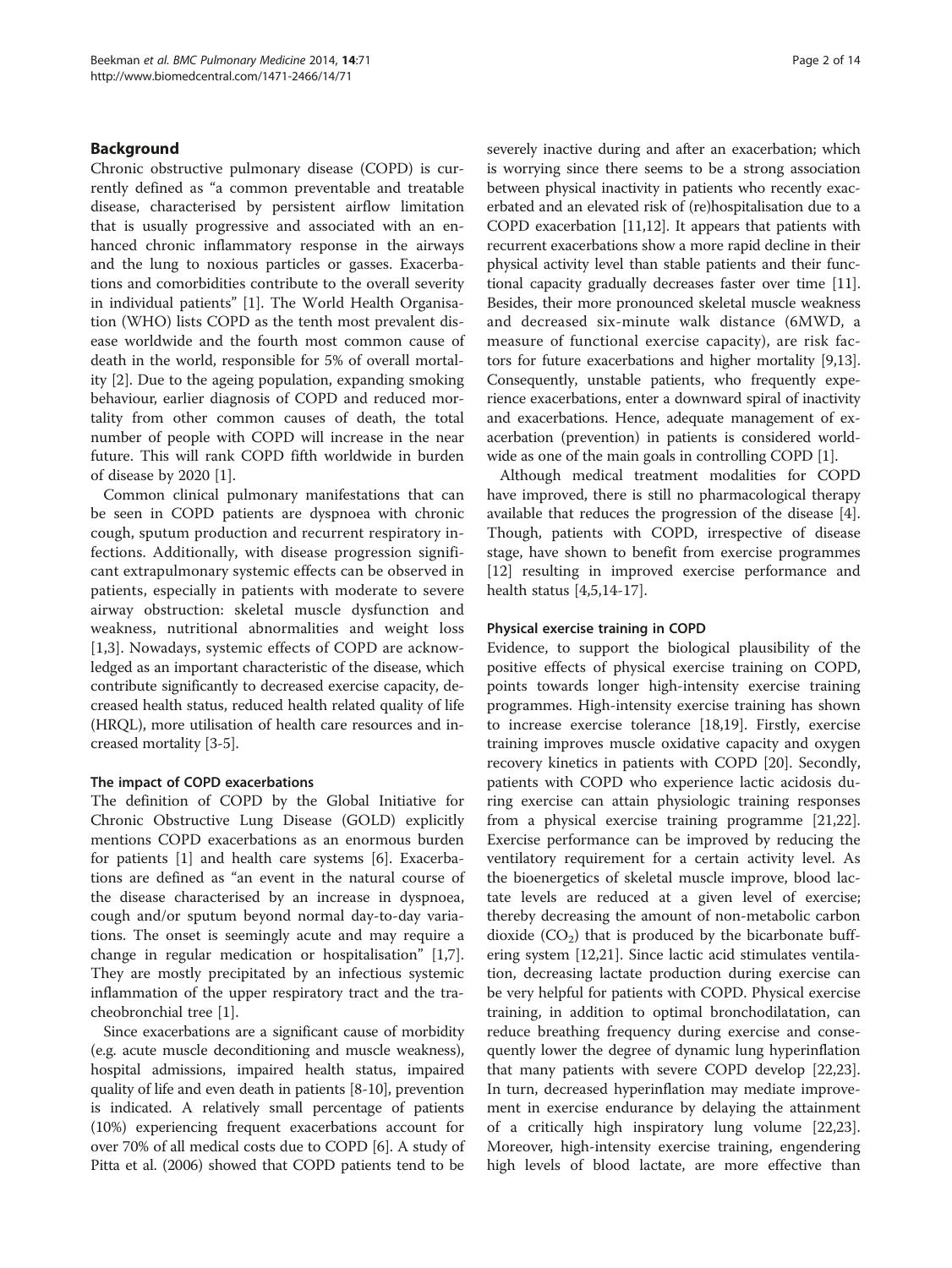training work rates eliciting low lactate levels [[21\]](#page-12-0). Although measurable physiological changes may occur within weeks, behavioural changes may require longer time periods and may be the reason that greater effects were shown in long-term exercise programmes [[19](#page-12-0)]. In conclusion, extensive physical exercise training is beneficial in patients with COPD.

# Physical exercise training to reduce COPD exacerbation frequency, duration or severity

Patients with COPD often experience sudden worsening of symptoms, i.e. exacerbations. Previous studies already demonstrated that physical exercise training (the component that has shown to provide the most benefit of pulmonary rehabilitation programmes) [[1\]](#page-11-0) has important benefits for patients, such as improved exercise capacity and HRQL [\[9](#page-11-0)[,15,24\]](#page-12-0). However, the effect of pulmonary rehabilitation and physical exercise training on the occurrence of exacerbations is less clear [\[4](#page-11-0)[,19,25,26](#page-12-0)]. Observational studies demonstrated that patients who perform regular physical activity have a reduced risk of hospital admission due to COPD and decreased allcause and respiratory mortality [\[12](#page-11-0)[,27,28](#page-12-0)], but neither of these outcomes are a substitute for reduction of exacerbation frequency, duration or severity. The factors determining utilisation of health care resources in patients with COPD are poorly understood [\[29\]](#page-12-0). Few studies reported significantly fewer exacerbations after a pulmonary rehabilitation program (including physical exercise training) [\[30,31\]](#page-12-0). Reduction of exacerbations may be at least one of the factors explaining the reduction in health care utilisations as reported in observational studies. Moreover, a recent study suggested that an acute bout of exercise resulted in a reduction in sputum proinflammatory cytokines, suggesting some anti-inflammatory effect of exercise in the airways of patients with COPD [[32](#page-12-0)]. Based on these few findings it is plausible to hypothesise that physical exercise training for patients with COPD may result in fewer exacerbations, or at least in less severe exacerbations, meaning exacerbations with a shorter duration or exacerbations without the necessity for hospital admission.

Prevention of exacerbations by means of physical exercise training would fit the prime management goal for COPD [\[27\]](#page-12-0). Based on expert's opinion, it was stated that teaching patients how to recover quickly from an exacerbation will probably minimise the risk for relapse and improve long-term outcome [[26\]](#page-12-0). Exercise training improves recovery in patients with COPD after an acute exacerbation [[33](#page-12-0)]. Also, from previous studies it has been shown that especially *early* pulmonary rehabilitation (including physical therapy) after an acute exacerbation is most likely to result in clinically relevant improvements in functional exercise capacity and health-related quality of life [\[5](#page-11-0)[,16\]](#page-12-0). Puhan et al. (2011) found in nine small trials of moderate methodological quality that effects of pulmonary rehabilitation programmes immediately after an acute COPD exacerbation were visible when at least physical exercise was included [[24\]](#page-12-0). However, they also concluded that more studies are needed to further investigate the role of pulmonary rehabilitation after an acute exacerbation and its potential to reduce costs [[24,34\]](#page-12-0).

Evidence based physical exercise training and advice on physical activity can be delivered by physical therapists that follow evidence based guidelines for physical therapy in COPD patients, such as the guideline COPD developed by the Royal Dutch Society for Physical Therapy (KNGF) [[35\]](#page-12-0). This study protocol hypothesis that early protocol-directed physical therapy for patients with COPD may reduce COPD exacerbation frequency, duration or severity.

# Methods/Design

# Study aim

The aim of this study is to assess the clinical effectiveness, cost-effectiveness and cost-utility of early protocol-directed physical therapy for patients with COPD on exacerbations (frequency, duration and severity), health status and quality of life in patients who have recently experienced a COPD exacerbation.

# Study design

A cohort-nested, prospective, randomised controlled trial (cohort-nested RCT) will be conducted. This means that a RCT will be embedded within a COPD cohort (Figure [1\)](#page-3-0). The cohort will consist of COPD patients who receive usual multidisciplinary COPD care and guideline-directed physical therapy (gdPT). The cohort will serve as an optimal recruitment population for the RCT to show the surpassing importance of physical therapy interventions on exacerbations. Therefore, a RCT that holds a large contrast of protocol-directed physical therapy (pdPT) versus sham treatment (ST) will be constructed. This means that when patients from the COPD cohort report an exacerbation, with an occurrence no longer than 56 days ago (a trade-off between threshold values of 35–91 days in which the majority of exacerbations have returned to baseline [[36\]](#page-12-0)), they are either randomised to the experimental group (protocol-directed physical therapy (pdPT)) or the control group (shamtreatment (ST)). This RCT will be used to study effectiveness of physical therapy in addition to an economic evaluation.

The ethics committee of Maastricht University has approved the study protocol, procedures and informed consent (NL28718.068.09).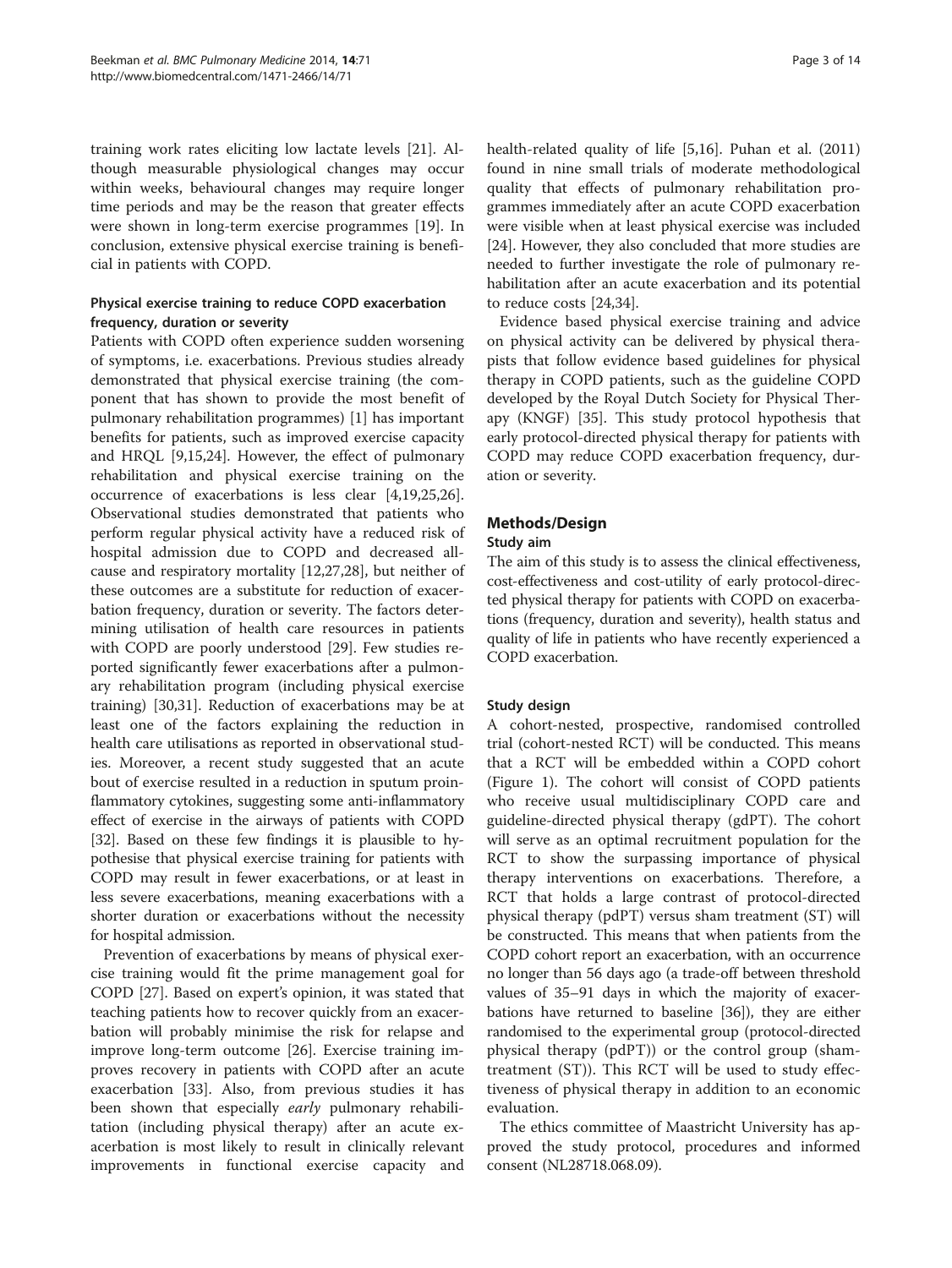<span id="page-3-0"></span>

#### Study population

The study population consists of patients who are treated by COPD-specialised physical therapists, after referral by a general practitioner (GP) or pulmonologist. Physical therapy practices, GPs and pulmonologists, in southern districts of the Netherlands, who are willing to participate in the study, will be recruited. Once a patient is referred to a participating physical therapy practice (with post-bronchodilator  $FEV<sub>1</sub>/FVC < 0.7$ , GOLD 1-4), the patient will be asked to participate in the COPD cohort study. Patients in the cohort are monitored for health outcomes and exacerbation occurrence. Participants for the RCT will be recruited within the cohort by physical therapists, as soon a patient suffers from an exacerbation. Additionally, advertisements in local papers in southern regions of the Netherlands are used to reach potential COPD patients for the RCT who were missed out on inclusion with the former recruitment method. Those patients who are reached through advertising and presenting with an exacerbation will be recruited for the RCT by the researcher, while the mechanisms for alert and continuous trial recruitment are automatically organized within the cohort. By means of this unique cohortnested RCT design (Figure 1), the likelihood that patients with a COPD exacerbation will be picked up is higher. A flowchart of the RCT is presented in Figure 2.

The following inclusion criteria will be checked during the eligibility screening of patients for the RCT: a GP/pulmonologist diagnosed COPD in GOLD stage 2, 3 or 4 (supported by a post-bronchodilator  $FEV<sub>1</sub>/FVC < 0.7$  and  $FEV<sub>1</sub> < 80%$  of predicted); eligible for reimbursement by health insurance companies for physical therapy (postbronchodilator Tiffeneau-index < 0.6); experienced an COPD exacerbations in the past 56 days (defined as: unscheduled visit to their GP/pulmonologist or hospitalisation

and possibly receiving a course of antibiotics and/or prednisone); having an adequate and optimal medication (inhalation) regimen by their referring physician; willing to sign informed consent before randomisation; competent enough to speak and understand the Dutch language; above 18 years of age.

Patients who meet the following criteria will be excluded from the RCT: suffering from significant exercise limitations or comorbidities that would prevent a patient from following the required intervention in this study;

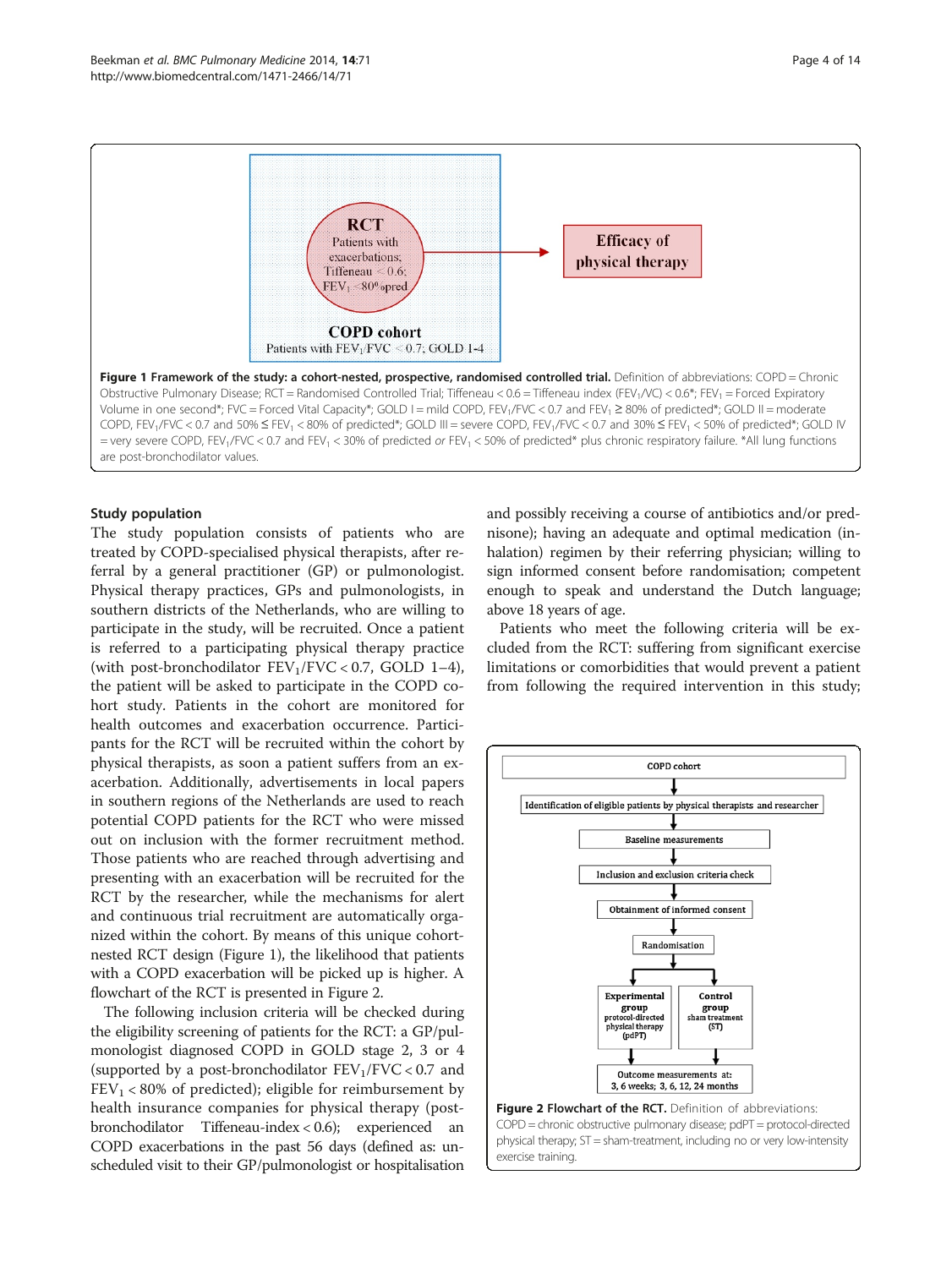and expected to be lost for follow-up (for example because of a planned change of residency).

All patients entering the cohort have to give informed consent on the following two levels, whereas patients entering the RCT have to give informed consent on three levels: (1) oral consent to exchange patient information between physical therapists and other related health care providers (usual physical therapy procedure); (2) oral consent to participation in the COPD cohort (registration and use of data for research purposes); and (3) written consent to participate in the RCT, after experiencing an acute exacerbation.

#### Size of the study population

For the cohort study 300 patients with COPD will be recruited. This number is based on the calculated sample size for the RCT part of the study. The sample size calculation for this RCT is based on the identification of a minimal relevant clinical difference in exacerbation frequency between the experimental and the control group. The difference in exacerbation rate is expected to be 22% (based on exacerbation rates found in previous studies with rehabilitation programmes) [[37,38\]](#page-12-0). The probability that the study will detect a treatment difference is 80% at a two-sided 5% significance level. This is based on the assumption that the intervention period will be 12 months, the follow-up period will be 24 months and the ratio control subjects to intervention subjects is 1:1. A sample size calculation for comparing event rates between two independent groups is used, resulting in 79 participants per group [\[39,40\]](#page-12-0). Assuming outcome data will be analysed prospectively and considering a drop-out rate of 20%, 100 patients per group will be needed in this two treatment parallel-design study.

# Randomisation and blinding

After taking baseline measurements and eligibility screening within 56 days after the start of the past exacerbation, informed consent is obtained and stratified block randomisation will take place (Figure [2](#page-3-0)). Pre-stratification will be applied for exacerbation severity and GOLD stage (six levels in total), since both factors are suspected to influence treatment outcome. Therewith, the influence of selection bias for severity of the disease on group configuration or comparability between groups may be minimized. The patients will be randomly assigned to the experimental group or the control group in a 1:1 ratio. The concealed randomisation procedure will be performed by a blinded, independent research assistant using a computerised system. A block-randomisation will be used with blocks of size four, six or eight, with random block sequences. A computerized system will refer the patients to a group, after which a blinded, independent research assistant will notify the treating physical therapist

after receiving instructions on treatment group allocation through computer generated random number tables.

In this RCT full blinding of the patients and physical therapists is not feasible. However, Hawthorne effects are non-differential, since patients in the experimental group as well as patients in the control group will get attention from their physical therapist. Both groups receive periodic questionnaires and measurement sessions, avoiding non-random effect optimisation. Several measures are taken to avoid bias due to blinding issues. Although patients will be aware of the existence of two treatment arms, they are not informed about the exact content of the other treatment arm (e.g. determining intensity) to prevent influence on outcomes. The control group will be assessed at the same time intervals as the experimental group by trained physical therapists that do not assess the patients in the experimental group at the same time. The researcher is fully blinded, because all outcome measures are quantified by the patients and physical therapists. Physical therapists are blinded for a number of outcomes measurements (questionnaires CCQ, CRQ-SR, GPE, EQ-5D, DS14 and physical activity level), since part of the data that are provided by the patient alone and will be captured through an electronic patient record system. Moreover, a number of important objective outcomes (exacerbation frequency, duration and severity, mechanically assessed physical activity level and cost diaries) are less liable to patient manipulation in order to please their physical therapist, as these outcomes are directly collected by the researcher.

# Cohort

All participants in the cohort receive usual multidisciplinary COPD care including guideline-directed physical therapy. In the Netherlands usual COPD care is given by a pulmonologist and/or a GP. This usual COPD care entails lung function testing, medication prescription for COPD and counselling, including education about the disease, symptoms and risks and tailor-made advice, which basically comes down to two major aspects; stop smoking and increase physical activity in everyday life [[41\]](#page-12-0). In the light of the latter, all patients in the cohort are referred for usual physical therapy and physical activity advice. Usual physical therapy in the Netherlands is guideline-directed physical therapy (gdPT), provided by registered physical therapists and based on the KNFG physical therapy guidelines for COPD [[35\]](#page-12-0). These guidelines provides assistance for applying physical therapy intervention (diagnosis and treatment) in COPD patients coping with impairments in mucus clearance, pulmonary function, muscle function and exercise capacity, and with limited physical activities due to dyspnoea or exercise intolerance. In the guidelines the effectiveness of several treatment modalities (specifically exercise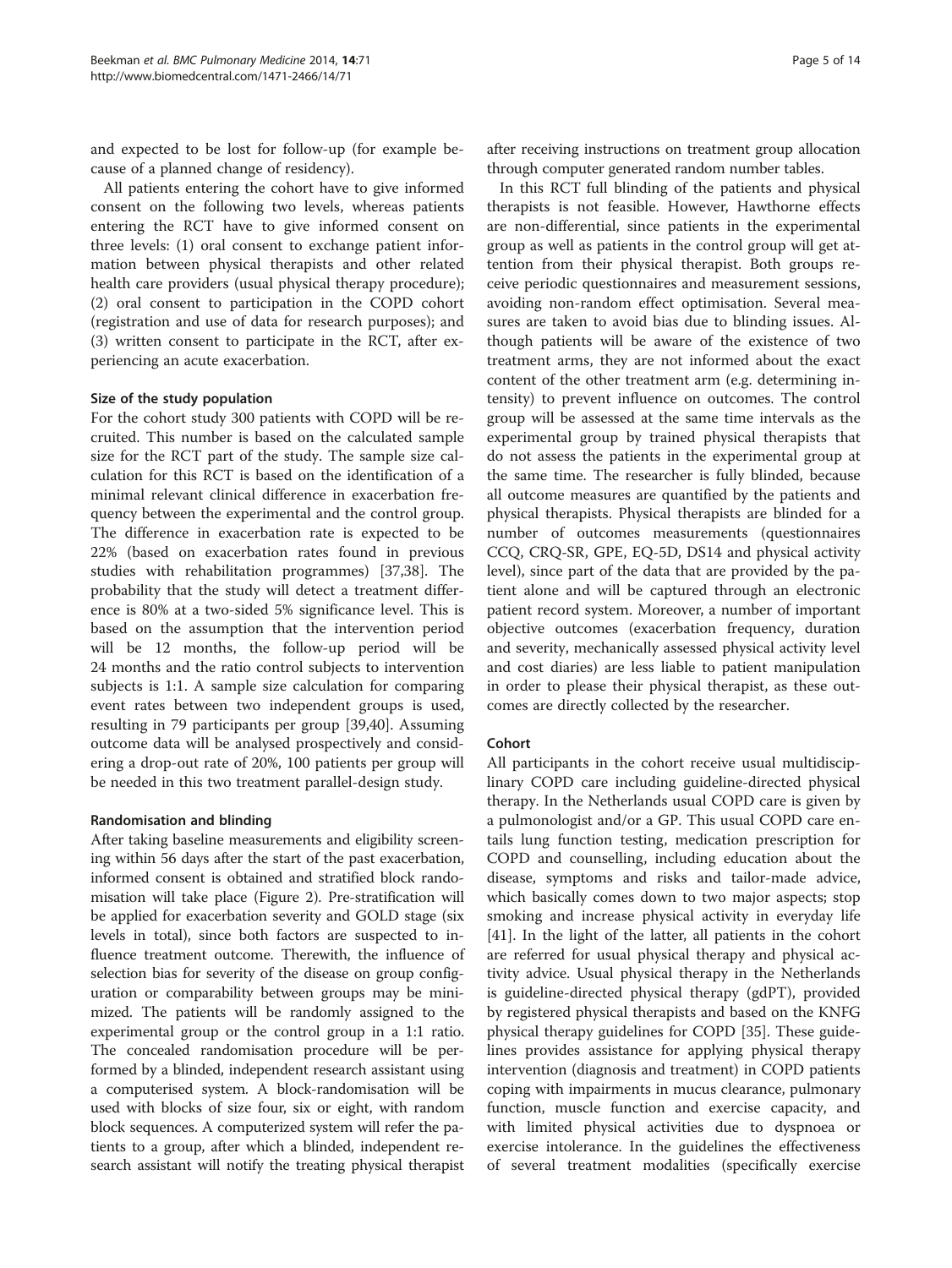training, breathing exercises, peripheral and respiratory muscle training) was reported and evidence based recommendations for the application of these modalities in physical therapy programmes were made. Moreover, disease management strategies are integrated. Short term goals incorporate improvement of patient's knowledge, self-management and confidence to accomplish activities. Medium term goals are relief of dyspnoea, improvement of impaired airway (mucus) clearance, and improving or retaining exercise performance and physical activity in everyday life [[35\]](#page-12-0). Long term goals entail improvement or preservation of disease related quality of life. Physical therapists are free to compile a patientcentred program at one's professional discretion, within the limitations of the guideline. Hence, frequency of the guideline-directed physical therapy for COPD in the Netherlands varies; patients visit their physical therapist generally one to three times a week, for one hour, ranging from one-time consultation to multiple consultations during 3–12 months, depending on disease severity (based on usual care given in participating physical therapy practices) (Table 1).

#### Randomised controlled trial

As patients enter the RCT, after experiencing a COPD exacerbation, they may be assigned to either the experimental

group or control group. Contrasts between the experimental group, control group and the cohort, based on content, intensity, frequency and timing, are displayed in Table 1.

#### Experimental group

Patients in the experimental group receive protocoldirected physical therapy (pdPT). The content of the pdPT is based on the on the KNGF physical therapy guidelines for COPD, like the guideline-directed physical therapy in the cohort [[35](#page-12-0)]. However, in the RCT the physical therapy follows a strict protocol. The therapy specifically concerns early physical therapy, starting within 56 days after an acute COPD exacerbation. Patients in the experimental group receive a programme of one hour, twice a week for one year. The programme includes high-intensity exercise training, which entails endurance and/or interval training with an intensity of 60% or higher of (sub) maximum physical exertion, based on the results of a maximal cardiopulmonary exercise test (CPET) and six-minute walk test. In addition, ratings of perceived exertion and dyspnoea of five or higher on the modified Borg-scale (0–10) are used to tailor exercise intensity [\[42\]](#page-12-0). Peripheral muscle strength training is provided (a programme combining upper and lower extremities) with an intensity of 80% or higher of

Table 1 Contrasts between RCT experimental and control group and cohort

|                                     | <b>Intervention</b>                                                                                                              | Content                                                                                                                                                                                         | <b>Intensity</b>                                                                                                                                   | Frequency                               | <b>Start</b>                                                              |
|-------------------------------------|----------------------------------------------------------------------------------------------------------------------------------|-------------------------------------------------------------------------------------------------------------------------------------------------------------------------------------------------|----------------------------------------------------------------------------------------------------------------------------------------------------|-----------------------------------------|---------------------------------------------------------------------------|
| Cohort                              | Guideline-directed physical                                                                                                      | One or more of:                                                                                                                                                                                 | Ranging on the full intensity<br>scale                                                                                                             | On average:                             |                                                                           |
|                                     | therapy (gdPT):<br>A programme made by                                                                                           | Exercise training, peripheral muscle<br>strength training, respiratory muscle<br>training, breathing exercises, electrical<br>muscle stimulation, physical activity in<br>daily life (homework) |                                                                                                                                                    | 30 minutes to<br>1 hour                 |                                                                           |
|                                     | individual PTs, within the<br>limitations of the KNFG physical<br>therapy guideline for COPD<br>(usual care)                     |                                                                                                                                                                                                 |                                                                                                                                                    | 1 to 3 times a<br>week                  |                                                                           |
|                                     |                                                                                                                                  |                                                                                                                                                                                                 |                                                                                                                                                    | During 3<br>months to<br>multiple years |                                                                           |
| <b>RCT</b><br>experimental<br>group | Protocol-directed physical                                                                                                       | Both exercise training and<br>peripheral muscle strength training;                                                                                                                              | Endurance/ interval training<br>$\geq 60\%$ of (sub) maximum,<br>muscle strength training<br>$\geq$ 80% of maximum, always:<br>borg-scale $\geq$ 5 | Minimal:                                | Early PT:<br>starting within<br>56 days after an<br>acute<br>exacerbation |
|                                     | therapy (pdPT):                                                                                                                  |                                                                                                                                                                                                 |                                                                                                                                                    | 1 hour                                  |                                                                           |
|                                     | A complete programme by<br>protocol, according to the KNGF<br>physical therapy guideline for<br>COPD, but with strict conditions | When indicated: respiratory muscle<br>training, breathing exercises,<br>electrical muscle stimulation                                                                                           |                                                                                                                                                    | Twice a week                            |                                                                           |
|                                     |                                                                                                                                  |                                                                                                                                                                                                 |                                                                                                                                                    | During 12<br>months                     |                                                                           |
|                                     |                                                                                                                                  | Always: physical activity in daily life<br>(homework)                                                                                                                                           |                                                                                                                                                    |                                         |                                                                           |
| <b>RCT</b> control<br>group         | Sham-treatment (ST):                                                                                                             | One-time consultation: advice to<br>be physically active in daily life                                                                                                                          |                                                                                                                                                    |                                         |                                                                           |
|                                     | No physical therapy                                                                                                              |                                                                                                                                                                                                 |                                                                                                                                                    |                                         |                                                                           |
|                                     | 0r                                                                                                                               |                                                                                                                                                                                                 |                                                                                                                                                    | Maximal:                                |                                                                           |
|                                     | Very low-intensity exercise<br>training                                                                                          | Exercise training only                                                                                                                                                                          | Endurance/ interval<br>training $\leq$ 15% of (sub)<br>maximum or borg-scale $\leq$ 2                                                              | 30 minutes                              |                                                                           |
|                                     |                                                                                                                                  |                                                                                                                                                                                                 |                                                                                                                                                    | Once a week                             |                                                                           |
|                                     |                                                                                                                                  |                                                                                                                                                                                                 |                                                                                                                                                    | During 12<br>months                     |                                                                           |

Definition of abbreviations: RCT = randomised controlled trail; COPD = chronic obstructive pulmonary disease; KNGF = the Dutch Society for Physical Therapy.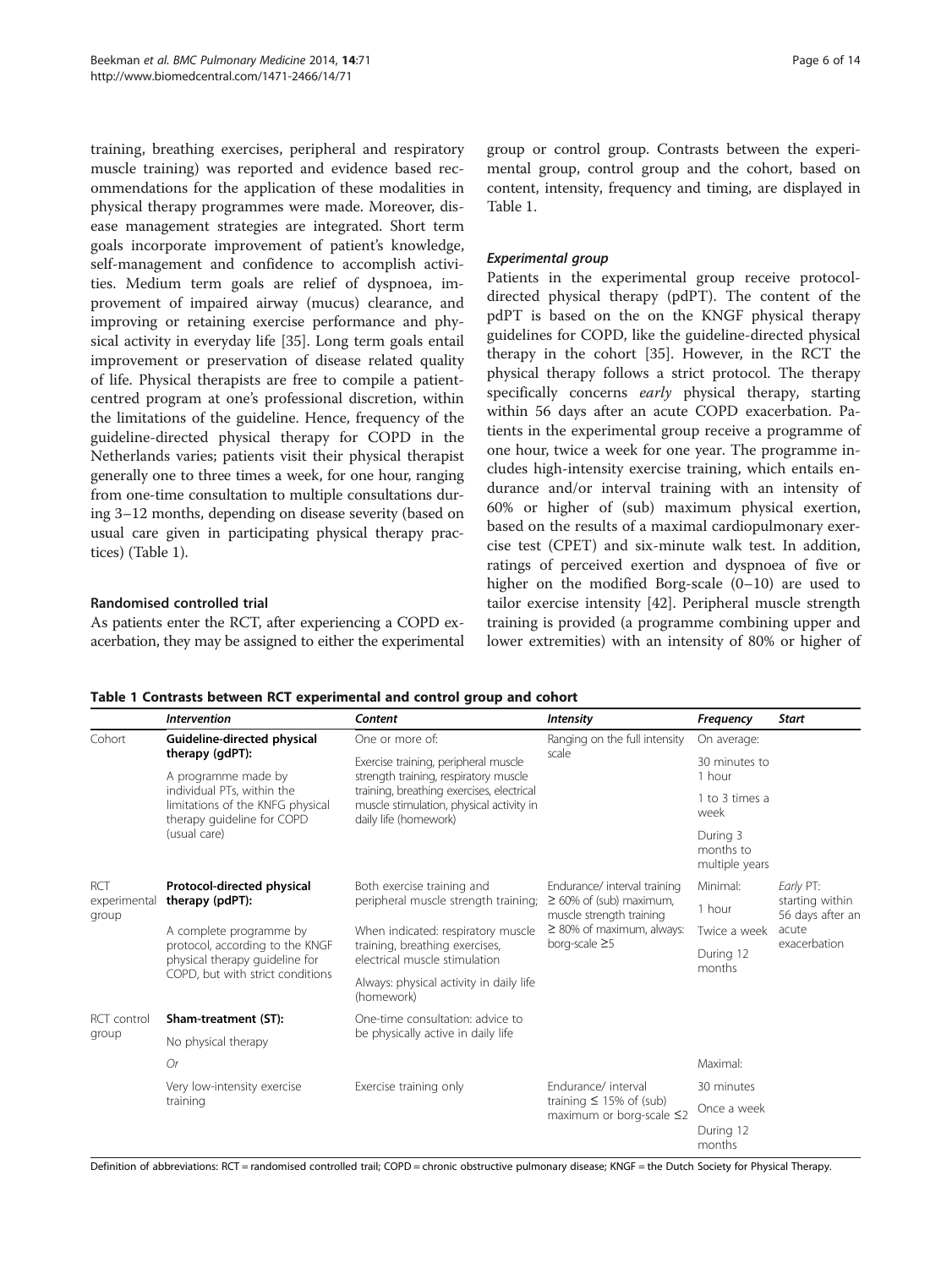maximum physical exertion, based on the results of onerepetition maximum tests or handheld dynamometer measurements. Again, ratings of perceived exertion and dyspnoea of five or higher on the modified Borg-scale are used to adjust exercise intensity [[9](#page-11-0)]. When indicated, the programme includes respiratory muscle training, breathing exercises and electrical muscle stimulation. In addition, much emphasis is given to the assessment and treatment of physical inactivity in daily life. Patients are asked to increase their total physical activity on their own. At least 30 minutes of moderately intense physical activity on at least five days a week is the current recommended level. All visits for treatment and all advice for home training are part of standard procedure, following the KNGF guideline physical therapy for COPD and the Dutch Standard for Healthy Exercise (NNGB) [\[35,43](#page-12-0)]. An additional file shows the intervention in more detail according to a framework based on the International Classification of Functioning, Disability and Health (ICF) [see Additional file [1\]](#page-11-0) [[44\]](#page-12-0).

# Control group

Patients in the control group receive sham-treatment (ST), which entails no or very low-intensity exercise training, for one year. The latter applies only if the participant in the control group insists on training in a physical therapy practice. The very low-intensity exercise training is limited to a maximum of 30 minutes once a week, with an intensity of 15% or lower of (sub) maximum physical exertion, based on the results of a maximal CPET and six-minute walk test. In addition, ratings of perceived exertion and dyspnoea of two or lower on the modified Borg-scale (0–10) are used to tailor exercise intensity [\[42\]](#page-12-0). There will be no further peripheral muscle strength training, respiratory muscle training, breathing exercises nor electrical muscle stimulation [[35\]](#page-12-0). Furthermore, patients will be advised to do at least 30 minutes moderately intense physical activity on their own for at least five days a week according to the physical activity norm [\[43\]](#page-12-0).

# Physical therapists

All interventions are carried out in primary care physical therapy practices. Registered physical therapists, experienced in COPD care, who are willing to participate in the study, will be recruited through local physical therapy networks in the Netherlands that already have mapped the specialised skills of these health professionals and registered who treats a sufficient number of patients with COPD (with a minimum of 5–10 per week).

Therapists will be invited to attend information/training sessions given by the research group and related COPD experts. Information will be given about the aim

and content of the cohort and RCT along with information about the necessary clinical measurements. Lectures will be given on the latest information on COPD and updates on the current COPD guidelines and on counselling (in line with the Dutch college of general practitioners (NHG) standard COPD). Furthermore, a COPD master class will be given to the network of participating physical therapists in cooperation with the Dutch Paramedical Institute (NPi).

# Data collection

Participants will be monitored by physical therapists with the help of a high quality electronic patient record system that is COPD-specific and serves simultaneously as a research database for the experimental group as well as for the control group. Moreover, the system will be used by physical therapists as guidance for treatment of the experimental group, since the KNGF guidelines physical therapy for COPD is fully incorporated within this system (for example: an alert will be visible on the computer screen when a patient's performance is below 80% of the predicted peripheral muscle strength or when  $FEV<sub>1</sub> < 50%$  and Medical Research Council dyspnoea score (MRC)  $\geq$  2 an advice to initiate multidisciplinary evaluation and rehabilitation is given).

Primary and secondary study-specific outcome measures will be assessed with the help of the COPDspecific record system. In addition, the system will contain information about the content of physical therapy, the duration of physical therapy, the total amount of physical therapy sessions, the duration per session, and the adherence to physical therapy.

# Primary outcome measure

The primary outcome measure will be exacerbation frequency, calculated as the number of COPD exacerbations experienced by the patient in a post exacerbation period of two years. A COPD exacerbation will be identified as a sustained worsening of the patient's condition occurs from the stable state and beyond normal day-today variations that is acute in onset and may warrant additional treatment [\[45](#page-12-0)]. A recurrent exacerbation will be defined as a subsequent occurrence; exacerbations are assumed to be independent of each other. The follow-up period is twelve months (twenty-four months for the long-term outcome measurement) to overcome time confounding, since exacerbation frequency is seasonal and particularly related to influenza and other viral epidemics [[45](#page-12-0)].

In the cohort, exacerbations will be identified by means of an event based approach, whereas in the RCT exacerbations will be identified by means of an event based approach (health care contact) and symptom based approach (clear increase of respiratory symptoms).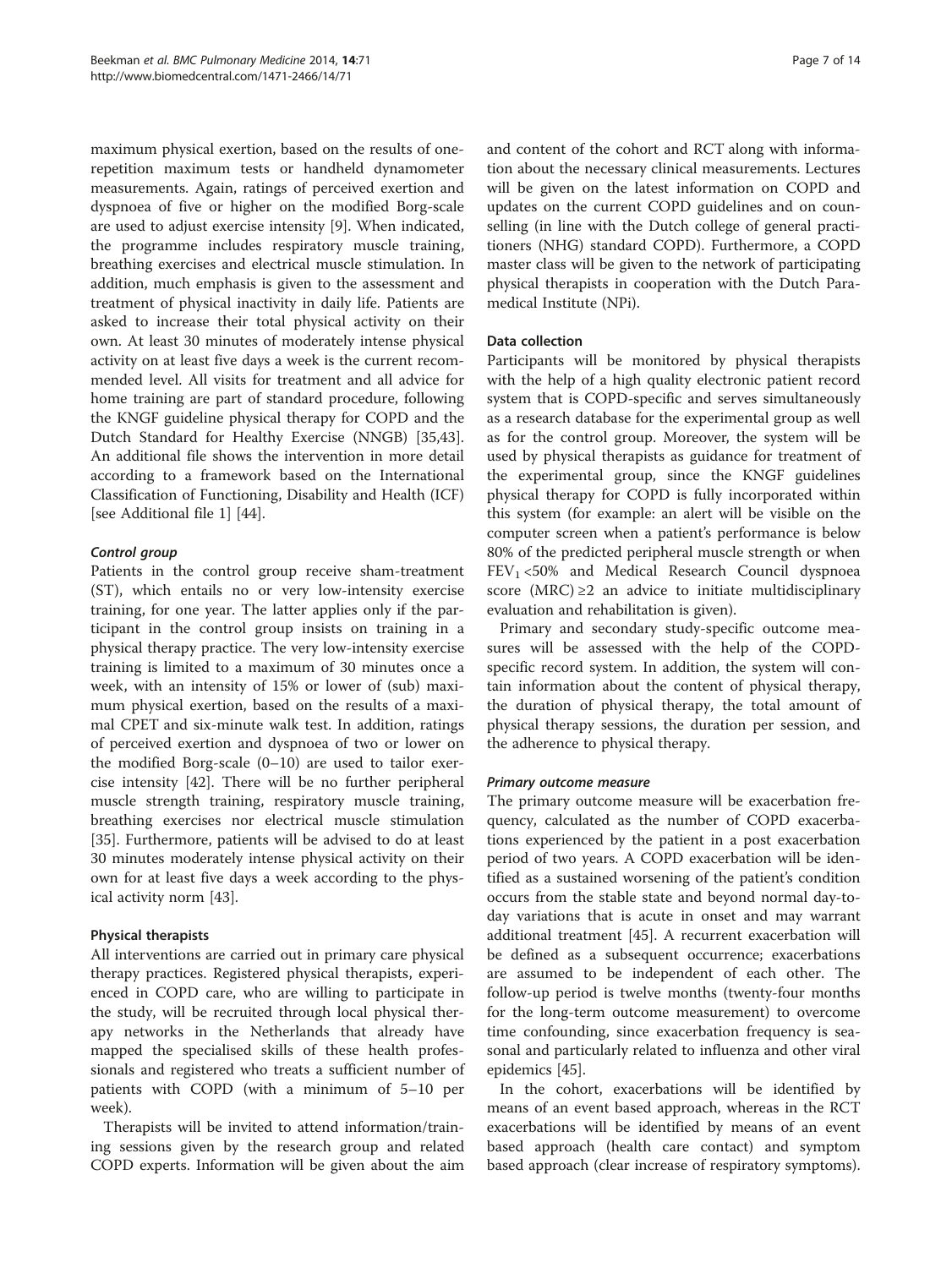Usual assessment of exacerbations is done by recording health care contacts. However, there are many underreported exacerbations in COPD patients when using this event based method [[46\]](#page-12-0). On average, these underreported exacerbations have similar severities to reported exacerbations [[45\]](#page-12-0). Therefore, increase of respiratory symptoms will also be recorded in the RCT. When measuring the appearance of exacerbations with these two methods, this trial is able to compare event based and symptoms based methods in relation to the primary and some of the secondary outcome measures.

# 1. Event based approach

The onset of an exacerbation will be the first day of an unscheduled health care contact with a GP/pulmonologist due to a COPD exacerbation and the start of additional medication intake or the first day of an unscheduled hospitalisation or emergency visit to the hospital due to an exacerbation. The exacerbation lasts until the last day of this extra medication intake or until the last day of hospital admission [[45\]](#page-12-0). To identify these events, physical therapists will monitor patients' reasons for absenteeism on physical therapy appointments and relapse in treatment (as an exacerbation might be the reason). In addition, records of health care contacts and additional medication use due to COPD are registered on patients' prospective daily diary cards. Overall, good compliance to register for instance symptoms, can be achieved using daily diaries in COPD [\[47](#page-12-0)].

# 2. Symptom based approach

Respiratory symptoms will be monitored using prospective daily diary cards. In these diary cards patients have to report, according to Anthonisen et al. (1987), whether their major symptoms (breathlessness, sputum production, sputum colour) and minor symptoms (cough, wheeze, running nose, score throat, and fever (>38.5°C) were beyond normal [[7\]](#page-11-0). Prospective diary card assessments are best recorded as changes from an agreed baseline, rather than absolute symptom severities. Comparable to the COPE-II study by Effing et al. (2009), at inclusion all patients will receive a 'what is normal for me' card, which describes their individual levels of major symptoms at baseline [[48\]](#page-12-0). When patients experience no deterioration of any of the symptoms listed on the diary, they should check 'no change in symptoms'. When patients experience deterioration, they should check 'yes' and report on all symptoms in the diary whether the level of each symptom was 'normal', 'slightly increased', or 'clearly increased'.

The onset of an exacerbation will be defined as the first day of at least two consecutive days at which the patient checks 'clear increase' from baseline in two

major symptoms or one major and one minor symptom. The day that an exacerbation is resolved will be defined as the first day of: (1) three successive days that the patient has returned to his normal health state; or (2) seven consecutive days on which patients continuously reported no or only a 'slight increase' in symptoms, compared to baseline, with no fever or change in sputum colour [\[7](#page-11-0),[48,49](#page-12-0)]. Besides the daily diary card, symptoms during COPD exacerbations will also be recorded by the physical therapists, in order to receive additional information about the number and type of perceived symptoms and to add missing information to the daily diary cards in cooperation with the patient.

# Secondary outcome measures

Exacerbation duration is defined as the duration of the medical intervention per occurrence and the number of days with clear increase of respiratory symptoms. For the event based approach: the duration of an exacerbation will be equal to the time of the medical intervention [[45\]](#page-12-0). For the symptom based approach: the duration of an exacerbation will be equal to the time between onset and resolution of exacerbation based on the above mentioned definitions [[7,](#page-11-0)[48,49\]](#page-12-0).

Furthermore, a distinction is made between various levels of exacerbation severity. For the event based approach, a scale for exacerbation severity is proposed, which distinguishes two levels of exacerbation severity: (1) mild/moderate and (2) severe. Level one exacerbations can be treated at home by means of a health care contact with a GP/pulmonologist and the start of additional (temporarily) medication intake (e.g. corticosteroids or antibiotics). Level two exacerbations require hospitalisation or an emergency visit to the hospital [[45,46\]](#page-12-0). For the symptom based approach: the severity of an exacerbation day will be calculated with help of symptom scores. The major symptoms are scored as: normal = 0; small increase = 1; or clear increase = 2. The minor symptoms are scored 0, 0.5 and 1, respectively. Sputum colour will be scored as: normal = 0, different from normal = 2; and fever:  $no = 0$ ,  $yes = 1$ . Adding all scores, results in a daily symptom score ranging from 0–11 points. When patients are admitted to the hospital for their COPD, a daily score of the maximum 11 points will be assigned [[7,](#page-11-0)[48\]](#page-12-0).

Generic health related quality of life (HRQL) of the patients will be assessed by means of the Euro-Qol (EQ-5D-3L). Disease-specific HRQL will be assessed with the Clinical COPD Questionnaire (CCQ) and the Chronic Respiratory Questionnaire – self reported (CRQ-SR). In addition, negative affectivity, social inhibition, and type D personality will be assessed by means of the DS14 questionnaire.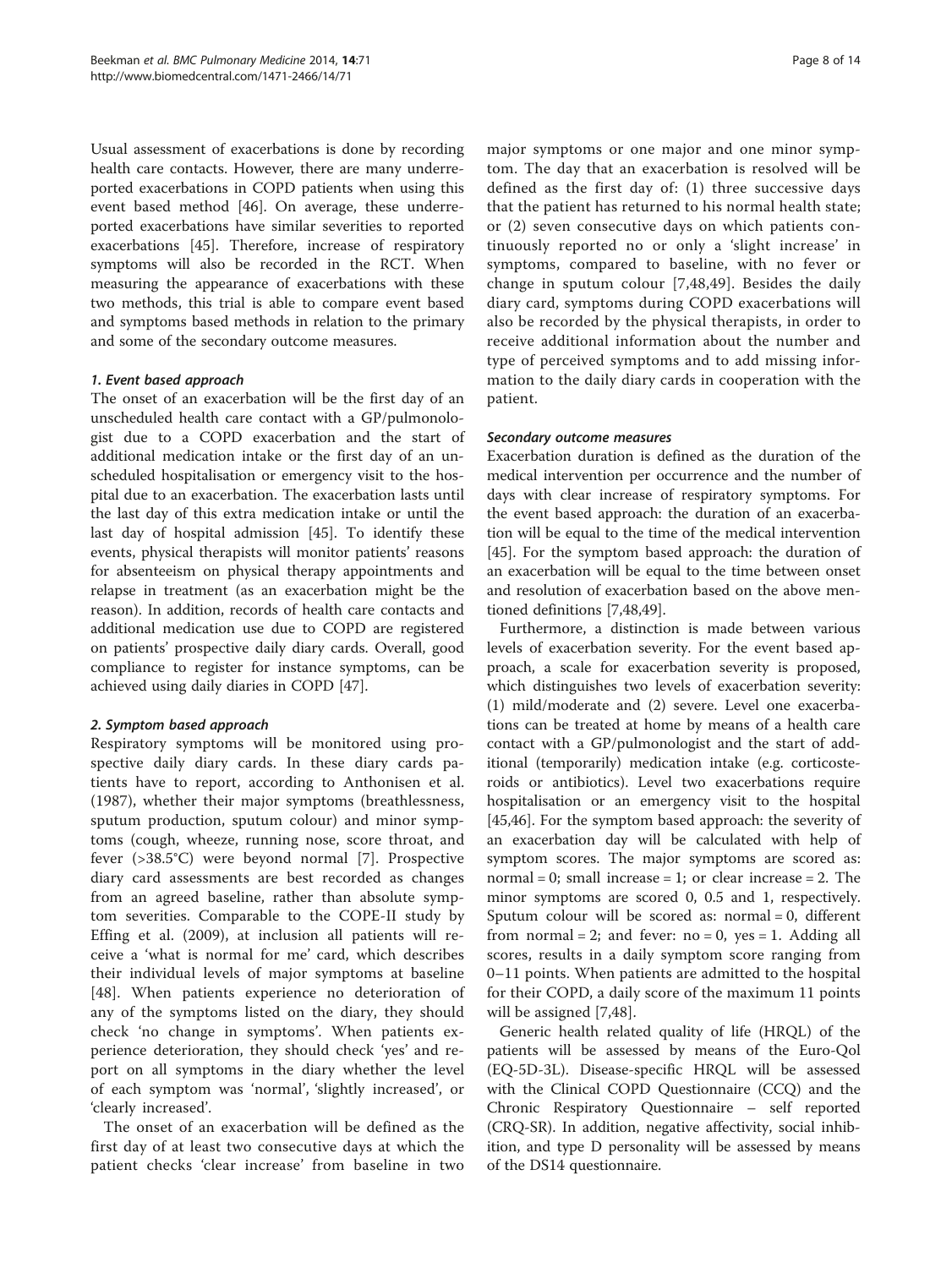The level of dyspnoea (MRC), effective mucus clearance, physical activity in daily life and motivation will be assessed by standardised questions from the KNGF guidelines [\[35](#page-12-0)]. Furthermore, to estimate the patients' perceived benefit of the physical therapy, the Global Perceived Effect (GPE) will be scored by patients on a 9-point scale [\[35](#page-12-0)]. Objective assessment of physical activity in daily life will be done by means of an accelerometer-based activity monitor (Dynaport Move-Monitor) [\[50\]](#page-12-0).

Height, weight, Body Mass Index (BMI) and Fat Free Mass (FFM) will be measured. The peripheral muscle strength of the patient will be measured as maximal voluntary isometric contraction (MVIC) of the dominant hand, shoulder abduction and knee extension (m. quadriceps), tested in standardised positions by means of the break method by a handheld dynamometer [[42,51](#page-12-0)]. Functional exercise capacity is measured by the sixminute walk test (6MWT), in accordance with the guidelines by the American Thoracic Society [[52\]](#page-12-0). If a straight floor-walking course of 30 metres is not available in the physical therapy practice, a course with a distance of 10 metres is the required minimum [\[35](#page-12-0)]. Outcome is measured by total walking distance in metres (6MWD) and in percentage of the predicted value. Reference equations by Hill et al. (2011) will be applied to calculate the predicted value if a straight 30 metre walking course was used, whereas reference equations for a straight 10 metre walking course may be necessary to develop within this study, as no reference equations exist for this frequently used test layout [[53](#page-12-0)]. During the walk test, perceived fatigue and dyspnoea will be measured on a modified Borg scale ranging from zero (nothing at all) to ten (very, very severe) [[42\]](#page-12-0). Transcutaneous oxygen saturation and pulse rate will be measured with a finger pulse oximeter (Onyx 9500) [\[52](#page-12-0)]. The modified Get Up and Go test (mGUG) is used to measure basic functional mobility. The outcome is the time it takes a subject to stand up from a chair and walk a distance of 10 metres [[54](#page-13-0)]. After the mGUG, perceived exertion is measured with the modified Borg scale.

Comorbidities of all participants will be recorded thoroughly, as well as smoking history (pack years and cessation moment) and physical therapy compliance (scored by the therapist as insufficient, moderate or good and scored whether comorbidity has any influence on this compliance), as being important potential confounders in this study. Number and type of adverse events will be registered during the one-year treatment period. After randomisation, patients are discouraged to participate in interventions other than those in the study (like hydrotherapy or drug studies) that may influence the outcome measures. When they still decide

to participate in other interventions, these interventions will be registered during the study period.

Finally direct and indirect costs will be assessed with three-monthly retrospective questionnaires, including questions about health care contacts, medications use, residential status, occupational status, domestic care service and use of medical aids. The economic evaluation will be analysed from a societal perspective. This means that the most appropriate set of costs captured from the data, regardless of where the costs or benefits occur, will be applied.

#### Planning of outcome assessment

In all eligible patients, entering the cohort and the RCT, baseline assessment will be performed. In the baseline assessment, demographic variables, anthropometric data, healthcare/medical variables, lifestyle factors, health related quality of life and clinical status will be recorded of the participants.

The lung function of the patients is already assessed by the GP/pulmonologist or assistant, by means of pulmonary function tests, as part of standard procedure in patients with COPD. Forced expiratory volume in one second (FEV<sub>1</sub> (L)), forced vital capacity (FVC (L), the  $FEV<sub>1</sub>/FVC$  ratio and Tiffeneau-index ( $FEV<sub>1</sub>/VC$ ) are measured by means of post-bronchodilator spirometry and are known to the physical therapist in order to construct a tailored-made programme adjusted to the severity of the pulmonary component of the disease. The clinical status, maximal exercise capacity and physiological restrictions of the patients should in most cases have been assessed by a maximal CPET and communicated to the physical therapist in order to enable the physical therapist to construct a safe and tailored-made programme for the patient. If the clinical status of the patient in the RCT is not yet assessed in the hospital or rehabilitation clinic, the treating physical therapist will be asked to refer the patient for a maximal CPET to a sports medicine physician, who is contacted by the researcher.

After the baseline visit, participants in the cohort will be assessed every three months for 12 months or longer. Participants from both the experimental and the control group in the RCT will be measured at three and six weeks, and three, six, twelve and twenty-four months during follow-up visits at the physical therapy practice for various outcome measures (Figure [3\)](#page-9-0).

In the RCT, prospective daily diary cards are distributed every month for twenty-four consecutive months and are returned by the patient at the end of every month. The retrospective questionnaire on the use of health care is send to the patient once every three months for twentyfour consecutive months.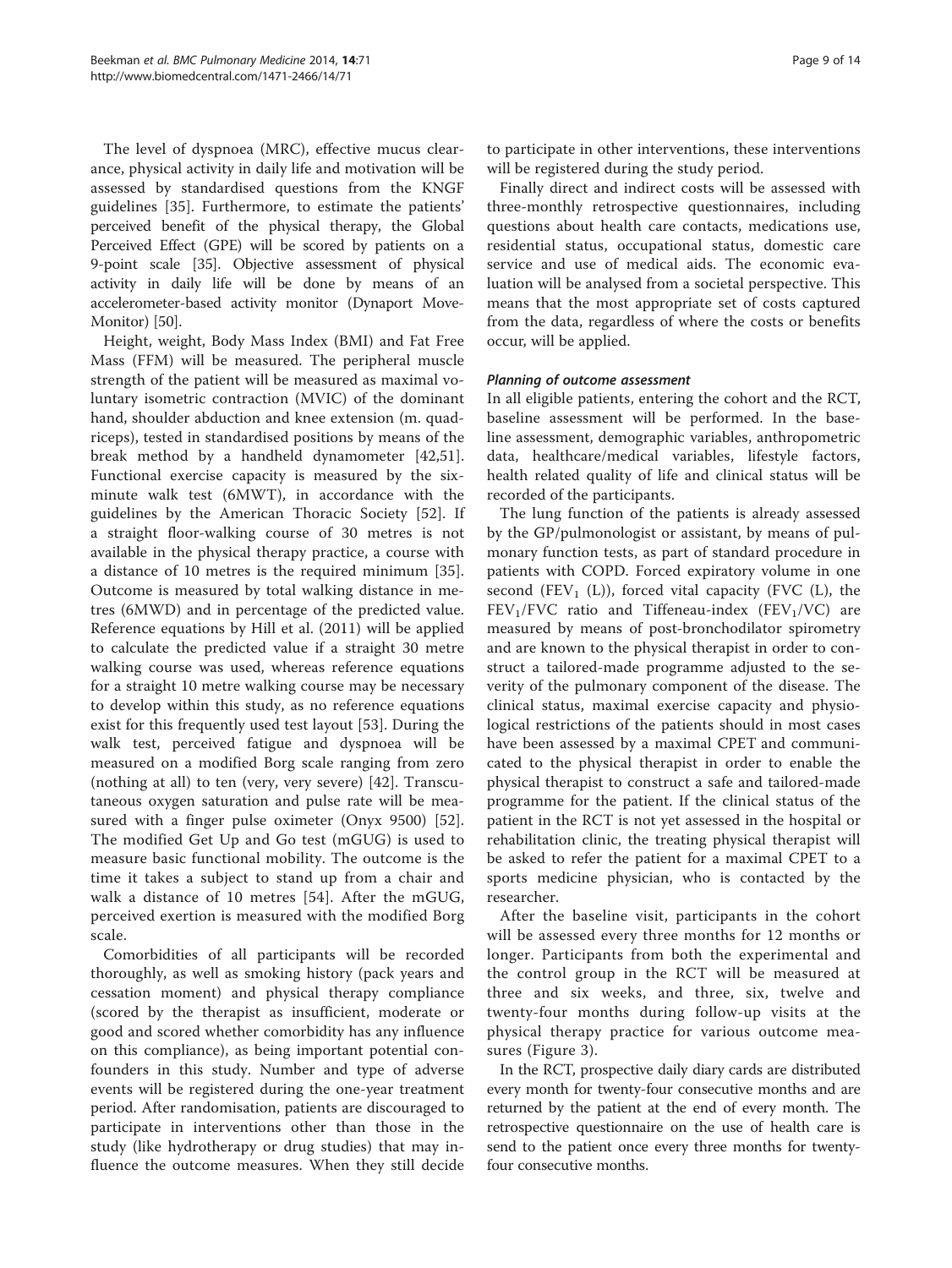<span id="page-9-0"></span>

#### Data analysis

#### Clinical effectiveness

The descriptive characteristics are presented quantitatively as mean ( $\pm$ standard deviation) or median ( $5^{\text{th}}$  -  $95^{\text{th}}$  percentile), depending on the data distribution, whenever the variable is continuous or as a percentage whenever the variable is dichotomous or categorical. Data will be analysed with SPSS-19. Assumptions accompanying the following statistical methods will be checked and all data analyses will be applied by a blinded analyst.

Data from the RCT will be analysed to examine intervention main effect on the counts for the primary outcome (exacerbation frequency) and the secondary outcomes. All exacerbations from each patient will be used as the dependent outcome to evaluate the effect of physical therapy at the end of the intervention (12 months) and follow-up (24 months). Measurement moments for secondary outcomes are baseline, three and six weeks, three, six, twelve and twenty-four weeks. The effects of the variable of primary interest, physical therapy (pdPT), will be analysed in a generalized linear model (GLM) for group (intervention vs. control) analysis of covariance with adapted regression for count data distribution. Analyses of secondary outcomes will be done with linear regression analysis and generalized linear models. Since exacerbation outcome in the RCT is measured with two methods, analyses will be based on the event-based approach, on the symptom-based approach and on a combination of both. Potential confounding by variables like, age, gender, GOLD stage, smoking, physical activity in daily life, exacerbation history, severity of latest exacerbation, and comorbidity, will be controlled for. Results from a 'per-protocol' and an 'intention-to-treat' principle will be compared. At a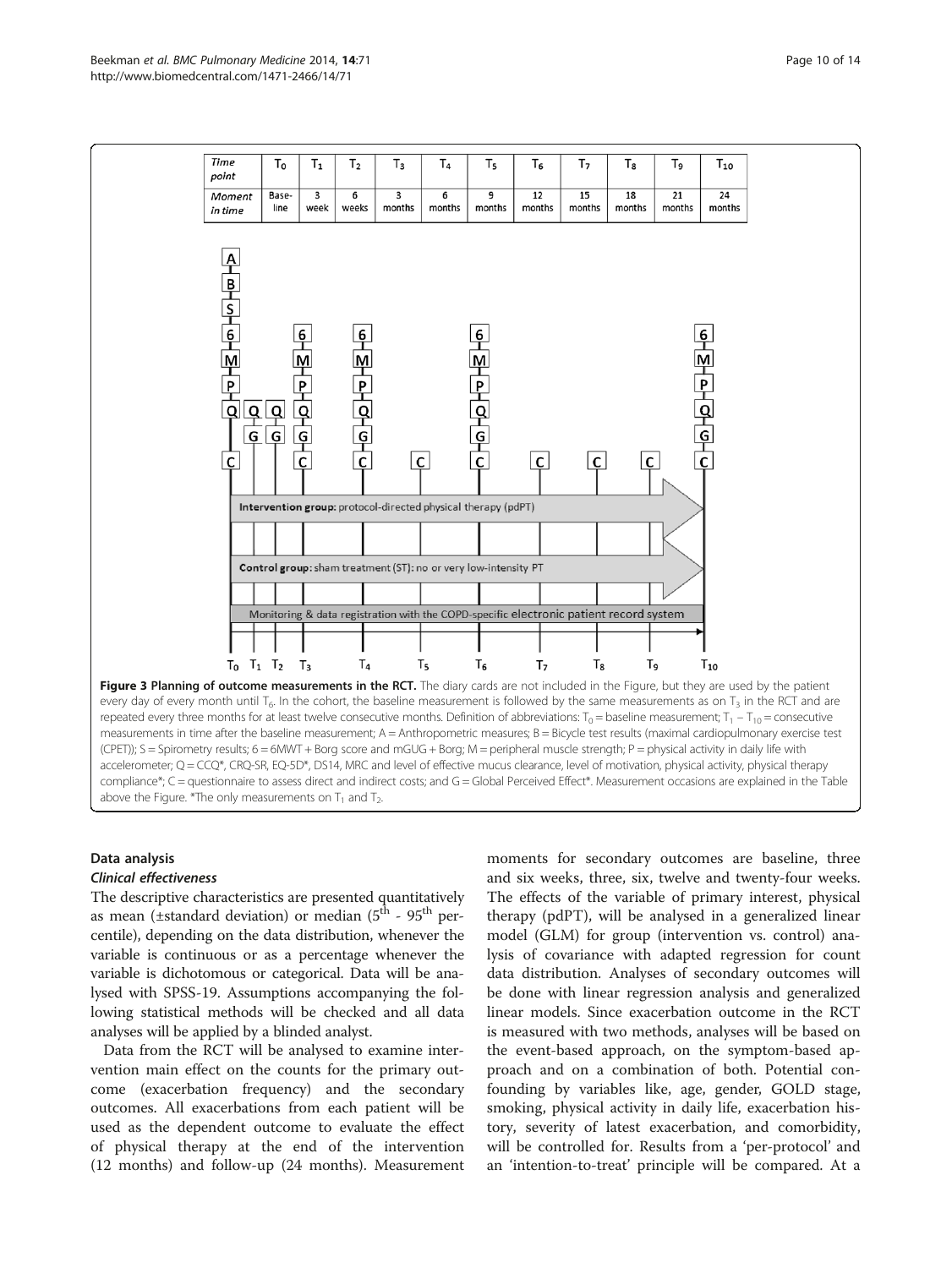minimal statistical power of 80%, p-values smaller than 0.05 will be considered as significant.

#### Economic evaluation

From the RCT data cost-effectiveness and a cost-utility of physical therapy in COPD patients experiencing exacerbations compared to usual care will be established using a one and two year time horizon.

A cost-effectiveness analysis will be performed, weighing incremental costs against the mean incremental effect in terms of quality of life based. For assessing patient outcome, the score of the disease specific quality of life measures CCQ and CRQ-SR will be used at the 12 months follow up moment. For this purpose, a societal perspective will be administered, indicating the relevance of direct medical, direct non-medical and indirect costs, as adding measurement of indirect costs will provide a more comprehensive picture of the burden of exacerbations [[55\]](#page-13-0). For defining the content of care 'consumed', out of pocket costs, lost productivity costs and direct non-medical costs for each patient in the RCT, resource use will be measured using patient questionnaires. These frequently used retrospective questionnaires will cover a three months retrospective period. Moreover, patients' daily diary cards will be assessed, to incorporate each exacerbation experienced by a patient that involves 'consumed' care. The costs of the experimental physical therapy will be assessed using micro-costing and time-and-motion techniques in several participating practices and patients' dossiers of the physical therapist will be assessed.

For the cost-utility analysis, quality adjusted life year (QALY) will be calculated based on the EuroQol questionnaire (EQ-5D-3L). The EQ-5D-3L is a generic quality instrument that will make it able to calculate utilities at each outcome measurement (on a 12 months' and 24 months' basis). Thus, societal cost will be used to calculate the incremental cost-effectiveness based on CCQ and CRQ-SR and to calculate the incremental costutility based on QALYs. Besides, the cost of the physical therapy intervention will be assessed against the incidence of exacerbation in both groups within the RCT.

# Project time frame

The project in total will take five years. During the first three years of the project, physical therapy practices and COPD patients will be recruited. Patients in the cohort will be followed at least until the end of the project. Patients included in the RCT will be followed for two years by means of the COPD-specific electronic patient record system, while the treatment will be one year. The last year of the project is reserved for the processing and analysis of data, as well as the publication of results.

#### **Discussion**

In this article the protocol of a cohort-nested randomised controlled trial is presented, concerning a study about the effect and cost-effectiveness of standardised physical therapy as a supportive measure to prevent or postpone future exacerbations, to shorten the duration or to decrease the severity of future exacerbations in COPD patients experiencing acute exacerbations. The focus on prevention of exacerbations by means of physical therapy fits one of the prime management goals for COPD, which is 'reducing the frequency of hospitalisations due to exacerbations' [\[1](#page-11-0)]. It is expected that the outcomes of this study will provide useful information about the effects of physical therapy on exacerbations, which may alter the role of physical therapy in managing COPD in the future.

Healthcare utilisation is not an optimal substitute for exacerbation frequency, exacerbation duration and exacerbation severity, depending on many unrelated social factors and comorbidity. It is an outcome in its own right [\[45\]](#page-12-0). Therefore, not only will this event based approach be applied in this trial, also a symptom based approach will be used. Both approaches will be used separately and together and their influence on outcome will be compared during statistical analyses.

# Bias and confounding

To assure a high quality treatment according to KNGF guidelines physical therapy for COPD, the participating physical therapists will be trained before the start of the study. It is obvious that physical therapists as well as patients cannot be fully blinded during this study, since both groups are aware of the treatment procedures. Moreover, due to practical reasons physical therapists perform some exercise measurements instead of the researcher. This can lead to subjective interpretations of the research findings. Therefore, participating physical therapists will be instructed to make correct use of the measurement instruments for standardisation. To minimise social desirability answering, patients are told that there are no right or wrong answers before filling out questionnaires. In order to minimize differential Hawthorne effects, all patients from the cohort, the intervention group and the control group in the RCT will be monitored very precisely in a standardised way on first signs of exacerbations and other outcome measurements. To minimise bias, research findings will be analysed by a blinded researcher.

# Potential problems

Potential problems regarding the execution of this study are twofold. Because COPD is a complex disease the KNGF guidelines for physical therapy for COPD patients requires a lot of effort from participating physical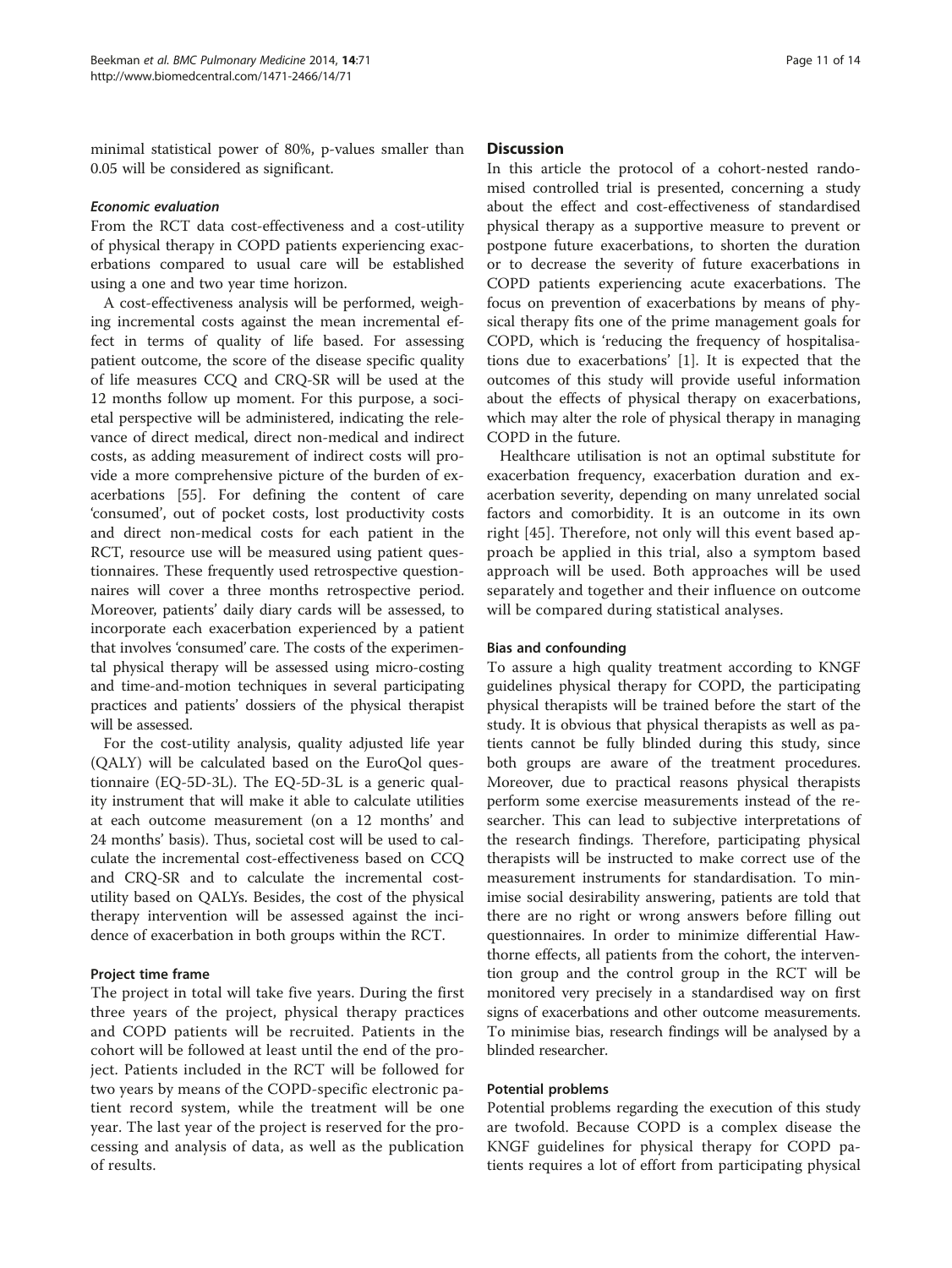<span id="page-11-0"></span>therapists regarding patient assessment, apart from the general KNGF Guidelines on Reporting in Physical Therapy. Although the outcome measures in this study are very well connecting to the requirements of these guidelines, complete registration remains difficult and costs time, so problems may be expected regarding the full registration of COPD patients in this study.

Besides, patients who enter the RCT may be assigned to the control group, which may come with some problems. To include patients in the control group means physical therapists are only allowed to offer no or very low-intensity exercise training. Due to the lower frequency of treatments, participation in the RCT may be financially unattractive to the physical therapy practice and physical therapists. Moreover, there is a chance that patients in the intervention group of the RCT are doing much better compared to the control group.

# Additional file

[Additional file 1:](http://www.biomedcentral.com/content/supplementary/1471-2466-14-71-S1.doc) Description of the main goals and content of the protocol-directed physical therapy intervention for a patient with COPD within the cohort-nested RCT, according to a framework based on the International Classification of Functioning, Disability and Health (ICF). Description: An evidence-based framework for describing goals and content of exercise intervention. The framework that is developed by van der Leeden and colleagues (2013) is a response to the requirements by the CONSORT statement for precise detail of interventions and provides structure for use in research reports [\[44](#page-12-0)].

#### Abbreviations

COPD: Chronic obstructive pulmonary disease; DO-IT: 'Designing optimal interventions in physical therapy', the research programme in which this study is embedded; WHO: World Health Organisation; GOLD: The Global Initiative for Chronic Obstructive Lung Disease; FEV<sub>1</sub>: Forced expiratory volume in one second; FVC: Forced vital capacity; VC: Vital capacity; KNGF: The royal Dutch Society for Physical Therapy; NHG: The Dutch college of general practitioners; RCT: Randomised controlled trial; gdPT: Guidelinedirected physical therapy; pdPT: Protocol-directed physical therapy; ST: Sham-treatment, including no or very low-intensity exercise training; GP: General practitioner; NPi: The Dutch Paramedical Institute; CPET: Maximal cardiopulmonary exercise test; NNGB: The Dutch Standard for Healthy Exercise; ICF: The International Classification of Functioning, Disability and Health; HRQL: Health related quality of life; CCQ: Clinical COPD Questionnaire; CRQ-SR: Chronic Respiratory Questionnaire, self-reported; EQ-5D: Euro-Qol, 5 domains; DS14: Questionnaire to measure type D personality: negative affectivity and social inhibition; MRC: Medical Research Council dyspnoea score; GPE: Global perceived effect; BMI: Body mass index; FFM: Fat free mass; MVIC: Maximal voluntary isometric contraction; 6MWT: Six-minute walk test; 6MWD: Six-minute walk distance; mGUG: Modified Get Up and Go test; RM ANOVA: Repeated measures analysis of variance; QALYs: Quality adjusted life years; WMO: The medical research involving human subjects act.

#### Competing interests

The authors declare that they have no competing interests.

#### Authors' contributions

EB substantially contributed to the intervention protocols, recruitment and the draft of the manuscript. RdB, EH, GW, GA, HH, RG, SE and OvS were involved in the design of the study, drafting the manuscript and revising it critically. RdB, EH, IM, JM, GW and AF contributed to recruitment of cooperating parties (GP, pulmonologist, physical therapy practices). IM is involved in drafting the manuscript and revising it critically. EB, EH and AF

provided information/training sessions and EB and RG provided a COPD master class for participating physical therapists, which enhanced the quality of the intervention in the study. All authors read and approved the final manuscript.

#### Acknowledgements

The funding of this study is provided by the Dutch Scientific College of Physiotherapy (WCF) of the Royal Dutch Society for Physical Therapy (KNGF), within the research programme 'Designing Optimal Interventions in physical Therapy' (DO-IT), a national cooperation of four universities in The Netherlands.

#### Author details

<sup>1</sup>Department of Epidemiology, CAPHRI School for Public Health and Primary Care, Maastricht University, PO Box 616, Maastricht, MD 6200, The Netherlands. <sup>2</sup> Centre for Evidence Based Physiotherapy, Maastricht University, Maastricht, The Netherlands. <sup>3</sup>Physical therapy practice in multidisciplinary centre, ParaMedisch Centrum Sittard Zuid, Sittard, The Netherlands. <sup>4</sup>Physical therapy practice, Fysiotherapie Maasstaete, Druten, The Netherlands. 5 Department of Family Medicine, CAPHRI School for Public Health and Primary Care, Maastricht University, Maastricht, The Netherlands. <sup>6</sup>Department of Respiratory Medicine, CAPHRI School for Public Health and Primary Care, Maastricht University Medical Centre, Maastricht, The Netherlands. <sup>7</sup>Department of Health Services Research, CAPHRI School for Public Health and Primary Care, Maastricht University, Maastricht, The Netherlands. 8 Department of Public Mental Health, Trimbos Institute, Netherlands Institute of Mental Health and Addiction, Utrecht, The Netherlands. <sup>9</sup>Boehringer Ingelheim, Alkmaar, The Netherlands. <sup>10</sup>International Victimology Institute Tilburg, Tilburg University, Tilburg, The Netherlands. 11Department of Rehabilitation Sciences, KU Leuven, Leuven, Belgium. 12Department of Respiratory Rehabilitation and Respiratory Division, University Hospital Leuven, Leuven, Belgium.

#### Received: 20 December 2013 Accepted: 10 April 2014 Published: 26 April 2014

#### References

- Global Initiative for Chronic Obstructive Lung Disease (GOLD): Global strategy for the diagnosis, management, and prevention of COPD. 2011. <http://www.goldcopd.org/>.
- World Health Organization: The global burden of disease: 2004 update. 2008. [http://www.who.int/healthinfo/global\\_burden\\_disease/](http://www.who.int/healthinfo/global_burden_disease/GBD_report_2004update_full.pdf) [GBD\\_report\\_2004update\\_full.pdf](http://www.who.int/healthinfo/global_burden_disease/GBD_report_2004update_full.pdf).
- 3. Decramer M, De Benedetto F, Del Ponte A, Marinari S: Systemic effects of COPD. Respir Med 2005, 99(B):S3–S10.
- 4. Barnes PJ, Stockley RA: COPD: current therapeutic interventions and future approaches. Eur Respir J 2005, 25(6):1084–1106.
- Spruit MA: Enhanced physiotherapy management of acute exacerbations of chronic obstructive pulmonary disease. Chron Respir Dis 2005, 2(3):117–119.
- 6. Sullivan SD, Ramsey SD, Lee TA: The economic burden of COPD. Chest 2000, 117(2 Suppl):5S–9S.
- 7. Anthonisen NR, Manfreda J, Warren CP, Hershfield ES, Harding GK, Nelson NA: Antibiotic therapy in exacerbations of chronic obstructive pulmonary disease. Ann Intern Med 1987, 106(2):196–204.
- 8. Spruit MA, Gosselink R, Troosters T, Kasran A, Gayan-Ramirez G, Bogaerts P, Bouillon R, Decramer M: Muscle force during an acute exacerbation in hospitalised patients with COPD and its relationship with CXCL8 and IGF-I. Thorax 2003, 58(9):752–756.
- 9. Puhan MA, Schunemann HJ, Frey M, Scharplatz M, Bachmann LM: How should COPD patients exercise during respiratory rehabilitation? comparison of exercise modalities and intensities to treat skeletal muscle dysfunction. Thorax 2005, 60(5):367–375.
- 10. Wedzicha JA, Donaldson GC: Exacerbations of chronic obstructive pulmonary disease. Respir Care 2003, 48(12):1204–1213. discussion 1213–1205.
- 11. Pitta F, Troosters T, Probst VS, Spruit MA, Decramer M, Gosselink R: Physical activity and hospitalization for exacerbation of COPD. Chest 2006, 129(3):536–544.
- 12. Garcia-Aymerich J, Lange P, Benet M, Schnohr P, Anto JM: Regular physical activity reduces hospital admission and mortality in chronic obstructive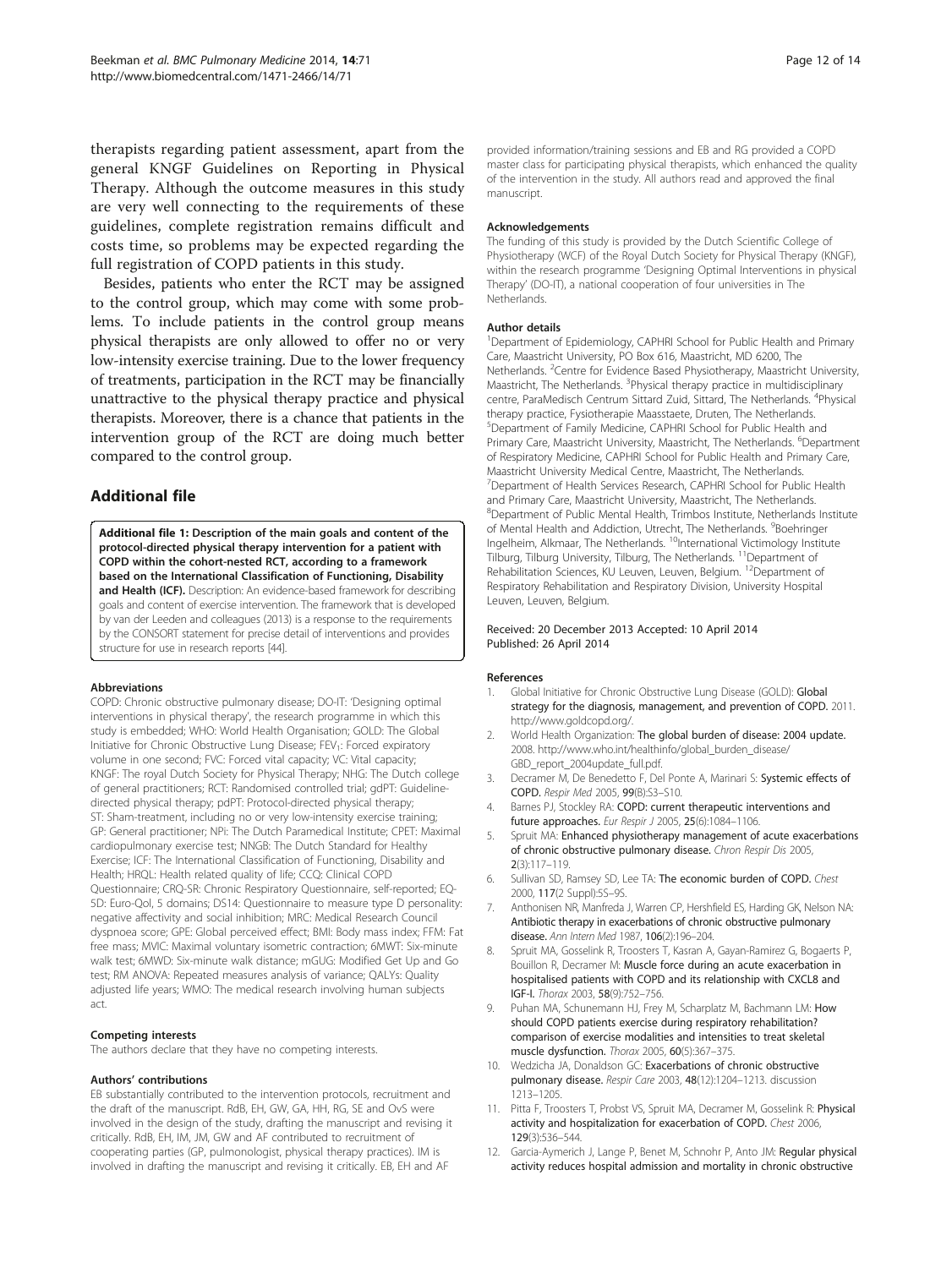<span id="page-12-0"></span>pulmonary disease: a population based cohort study. Thorax 2006, 61(9):772–778.

- 13. Spruit MA, Polkey MI, Celli B, Edwards LD, Watkins ML, Pinto-Plata V, Vestbo J, Calverley PM, Tal-Singer R, Agusti A, Coxson HO, Lomas DA, MacNee W, Rennard S, Silverman EK, Crim CC, Yates J, Wouters EF: Predicting outcomes from 6-minute walk distance in chronic obstructive pulmonary disease. J Am Med Dir Assoc 2012, 13(3):291–297.
- 14. Chavannes N, Vollenberg JJ, van Schayck CP, Wouters EF: Effects of physical activity in mild to moderate COPD: a systematic review. Br J Gen Pract 2002, 52(480):574–578.
- 15. Lacasse Y, Goldstein R, Lasserson TJ, Martin S: Pulmonary rehabilitation for chronic obstructive pulmonary disease. Cochrane Database Syst Rev 2006, 4, CD003793.
- 16. Man WD, Polkey MI, Donaldson N, Gray BJ, Moxham J: Community pulmonary rehabilitation after hospitalisation for acute exacerbations of chronic obstructive pulmonary disease: randomised controlled study. BMJ 2004, 329(7476):1209.
- 17. Murphy N, Bell C, Costello RW: Extending a home from hospital care programme for COPD exacerbations to include pulmonary rehabilitation. Respir Med 2005, 99(10):1297–1302.
- 18. Almeida P, Rodrigues F: Exercise training modalities and strategies to improve exercise performance in patients with respiratory disease. Rev Port Pneumol 2014, 20(1):36–41.
- 19. Troosters T, Casaburi R, Gosselink R, Decramer M: Pulmonary rehabilitation in chronic obstructive pulmonary disease. Am J Respir Crit Care Med 2005, 172(1):19–38.
- 20. Puente-Maestu L, Tena T, Trascasa C, Perez-Parra J, Godoy R, Garcia MJ, Stringer WW: Training improves muscle oxidative capacity and oxygenation recovery kinetics in patients with chronic obstructive pulmonary disease. Eur J Appl Physiol 2003, 88(6):580–587.
- 21. Patessio A, Carone M, Ioli F, Donner CF: Ventilatory and metabolic changes as a result of exercise training in COPD patients. Chest 1992, 101(5 Suppl):274S–278S.
- 22. Casaburi R, ZuWallack R: Pulmonary rehabilitation for management of chronic obstructive pulmonary disease. N Engl J Med 2009, 360(13):1329–1335.
- 23. Porszasz J, Emtner M, Goto S, Somfay A, Whipp BJ, Casaburi R: Exercise training decreases ventilatory requirements and exercise-induced hyperinflation at submaximal intensities in patients with COPD. Chest 2005, 128(4):2025–2034.
- 24. Puhan MA, Gimeno-Santos E, Scharplatz M, Troosters T, Walters EH, Steurer J: Pulmonary rehabilitation following exacerbations of chronic obstructive pulmonary disease. Cochrane Database Syst Rev 2011, 10, CD005305.
- 25. Wedzicha JA, Seemungal TA: COPD exacerbations: defining their cause and prevention. Lancet 2007, 370(9589):786–796.
- 26. Gosselink R: Respiratory rehabilitation: improvement of short- and long-term outcome. Journal 2002, 20(1):4–5. Editorial.
- 27. Garcia-Aymerich J, Farrero E, Felez MA, Izquierdo J, Marrades RM, Anto JM, Estudi del Factors de Risc d'Aguditzacio de la Mi: Risk factors of readmission to hospital for a COPD exacerbation: a prospective study. Thorax 2003, 58(2):100–105.
- 28. Kessler R, Faller M, Fourgaut G, Mennecier B, Weitzenblum E: Predictive factors of hospitalization for acute exacerbation in a series of 64 patients with chronic obstructive pulmonary disease. Am J Respir Crit Care Med 1999, 159(1):158–164.
- 29. Decramer M, Gosselink R, Troosters T, Verschueren M, Evers G: Muscle weakness is related to utilization of health care resources in COPD patients. Eur Respir J 1997, 10(2):417–423.
- 30. Guell R, Casan P, Belda J, Sangenis M, Morante F, Guyatt GH, Sanchis J: Long-term effects of outpatient rehabilitation of COPD: a randomized trial. Chest 2000, 117(4):976–983.
- 31. Foglio K, Bianchi L, Ambrosino N: Is it really useful to repeat outpatient pulmonary rehabilitation programs in patients with chronic airway obstruction? a 2-year controlled study. Chest 2001, 119(6):1696–1704.
- 32. Davidson WJ, Verity WS, Traves SL, Leigh R, Ford GT, Eves ND: Effect of incremental exercise on airway and systemic inflammation in patients with COPD. J Appl Physiol 2012, 112(12):2049–2056.
- 33. Kirsten DK, Taube C, Lehnigk B, Jorres RA, Magnussen H: Exercise training improves recovery in patients with COPD after an acute exacerbation. Respir Med 1998, 92(10):1191–1198.
- 34. Puhan MA, Scharplatz M, Troosters T, Steurer J: Respiratory rehabilitation after acute exacerbation of COPD may reduce risk for readmission and mortality – a systematic review. Respir Res 2005, 6:54.
- 35. Gosselink RA, Langer D, Burtin C, Probst VS, Hendriks HJM, van der Schans CP, Paterson WJ, Verhoef-van Wijk MCE, Straver RV, Klaassen M, Troosters T, Decramer M, Ninane V, Delguste P, Muris J, Wempe J: KNGF-guideline for physical therapy in chronic obstructive pulmonary disease. Royal Dutch Society for Physical Therapy 2008, 118(4):1-60.
- 36. Seemungal TA, Donaldson GC, Bhowmik A, Jeffries DJ, Wedzicha JA: Time course and recovery of exacerbations in patients with chronic obstructive pulmonary disease. Am J Respir Crit Care Med 2000, 161(5):1608–1613.
- 37. Decramer M, Nici L, Nardini S, Reardon J, Rochester CL, Sanguinetti CM, Troosters T: Targeting the COPD exacerbation. Respir Med 2008, 102(Suppl 1):S3–S15.
- 38. Kosmas EN, Vey V, Fraggou M, Papaneofytou I, Athanassa Z, Koutsoukou A, Vogiatzis I, Georgiadou O, Koulouris N, Orfanidou D, Roussos C: Effects of pulmonary rehabilitation on exacerbation rate, hospitalizations, length of hospital stay and public health economics in patients with moderate-to-severe chronic obstructive pulmonary disease. Chest 2005, 128(4 MeetingAbstracts):254S.
- 39. Kelsey JL, Whittemore AS, Evans AS, Thompson WD: Methods in Observational Epidemiology. 2nd edition. New York: Oxford University Press; 1996.
- 40. Decision Support Systems LP: Researcher's toolkit, sample size calculator (Percentages, two samples). [https://www.dssresearch.com/](https://www.dssresearch.com/KnowledgeCenter/toolkitcalculators.aspx) [KnowledgeCenter/toolkitcalculators.aspx.](https://www.dssresearch.com/KnowledgeCenter/toolkitcalculators.aspx)
- 41. Smeele IJM, Van Weel C, Van Schayck CP, Van der Molen T, Thoonen B, Schermer T, Sachs APE, Muris JWM, Chavannes NH, Kolnaar BGM, Grol MH, Geijer RMM: The Dutch college of general practitioners (NHG) practice guideline COPD [NHG-standaard COPD]. Huisarts Wet 2007, 50(8):362–379.
- 42. Gosselink R, Decramer M: Rehabilitation in Chronic Obstructive Pulmonary Disease [Revalidatie bij chronische obstructieve longziekten]. Elsevier Gezondheidszorg: Maarssen; 2001.
- 43. Ministry of Health, Welfare and Sport: Youth monitor, definitions Dutch healthy exercise norm: NNGB (Nederlandse Norm Gezond Bewegen). 2008. <http://jeugdmonitor.cbs.nl/en-GB/menu/inlichtingen/begrippen/nngb.htm>.
- 44. Van der Leeden M, Staal JB, Beekman E, Hendriks H, Mesters I, de Rooij M, de Vries N, Werkman M, de Graaf-Peters V, de Bie R, Hulzebos E, Nijhuis-van der Sanden R, Dekker J: Development of a framework to describe goals and content of exercise interventions in physical therapy: a mixed method approach including a systematic review. Phys Ther Rev 2014, 19(1):1–14.
- 45. Burge S, Wedzicha JA: COPD exacerbations: definitions and classifications. Eur Respir J Suppl 2003, 41:46s–53s.
- 46. Caramori G, Adcock IM, Papi A: Clinical definition of COPD exacerbations and classification of their severity. South Med J 2009, 102(3):277–282.
- 47. Walters EH, Walters J, Wills KE, Robinson A, Wood-Baker R: Clinical diaries in COPD: compliance and utility in predicting acute exacerbations. Int J Chron Obstruct Pulmon Dis 2012, 7:427–435.
- 48. Effing T, Kerstjens H, van der Valk P, Zielhuis G, van der Palen J: (Cost)-effectiveness of self-treatment of exacerbations on the severity of exacerbations in patients with COPD: the COPE II study. Thorax 2009, 64(11):956–962.
- 49. Donaldson GC, Seemungal TA, Patel IS, Lloyd-Owen SJ, Wilkinson TM, Wedzicha JA: Longitudinal changes in the nature, severity and frequency of COPD exacerbations. Eur Respir J 2003, 22(6):931–936.
- 50. Pitta F, Troosters T, Spruit MA, Decramer M, Gosselink R: Activity monitoring for assessment of physical activities in daily life in patients with chronic obstructive pulmonary disease. Arch Phys Med Rehabil 2005, 86(10):1979–1985.
- 51. Andrews AW, Thomas MW, Bohannon RW: Normative values for isometric muscle force measurements obtained with hand-held dynamometers. Phys Ther 1996, **76**(3):248-259.
- 52. AmericanThoracicSociety: Committee on proficiency standards for clinical pulmonary function laboratories, ATS statement: guidelines for the six-minute walk test. Am J Respir Crit Care Med 2002, 166(1):111-117.
- 53. Hill K, Wickerson LM, Woon LJ, Abady AH, Overend TJ, Goldstein RS, Brooks D: The 6-min walk test: responses in healthy Canadians aged 45 to 85 years. Appl Physiol Nutr Metab 2011, 36(5):643–649.